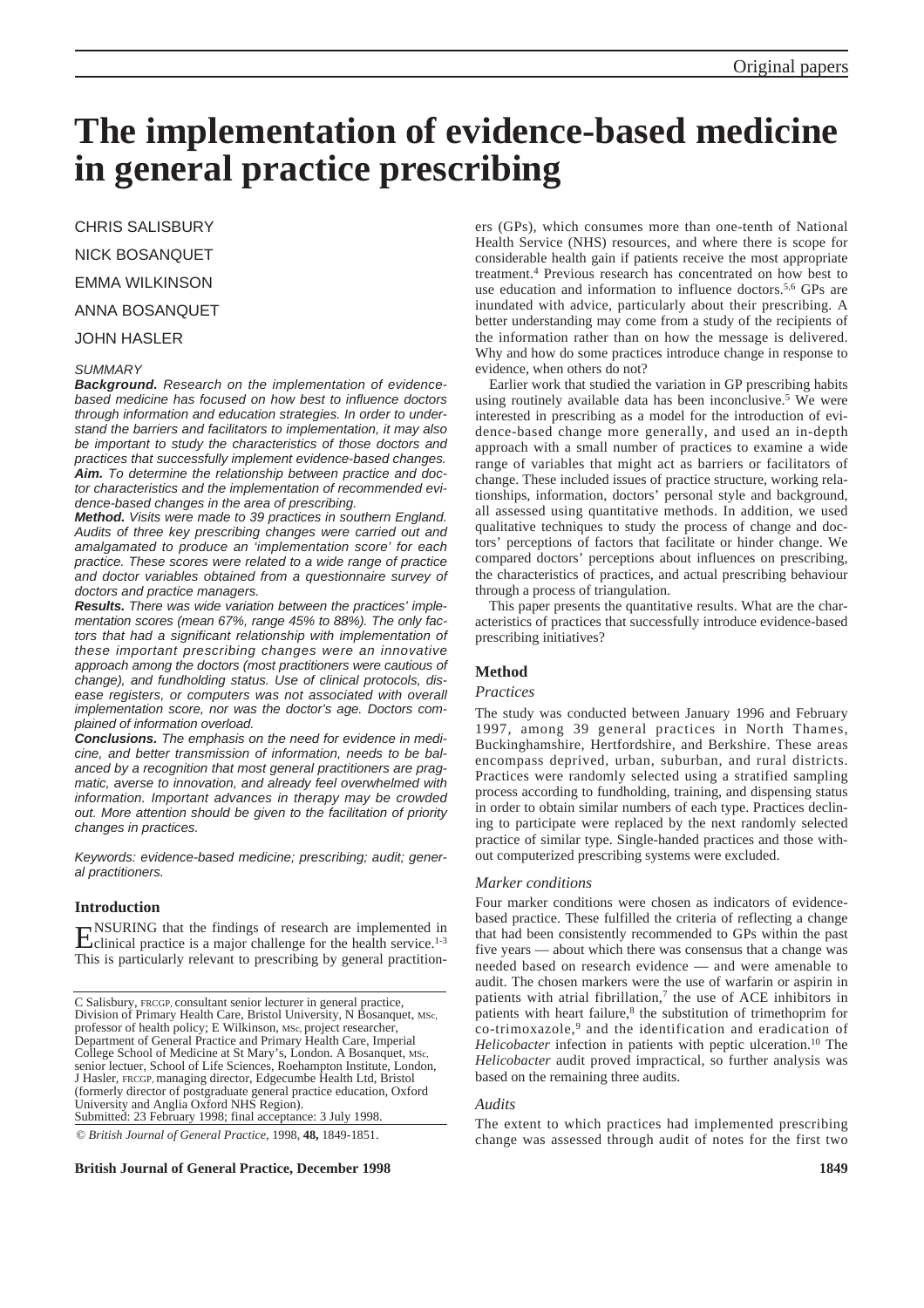marker conditions, and from analysis of PACT data for the third. For the audits, an initial list was made of patients who had a computer diagnosis of atrial fibrillation or heart failure, or who were being prescribed digoxin or loop diuretics respectively. Although computer records of diagnoses may have been incomplete, most patients with atrial fibrillation or heart failure would be taking one of these drugs. This was followed by audit of the written and computer notes of these patients in order to identify those who were currently treated for heart failure or atrial fibrillation, had no contra-indications, and were eligible for treatment. If possible, the notes of all identified patients were audited. In large practices, notes were randomly selected until 60 patients with each condition were identified as eligible for the recommended treatment. The trimethoprim marker was assessed from the number of prescriptions for trimethoprim in relation to prescriptions for co-trimoxazole or trimethoprim in the six months ending June 1995, before the Committee on Safety of Medicines limited the use of co-trimoxazole. Each audit provided a proportion of patients receiving the recommended treatment; these three proportions were averaged for each practice to produce an 'implementation score'.

# *Practice and doctor variables*

Information about practice structure and organization was obtained from questionnaires completed by all doctors and practice managers. These questionnaires included information about practice size, patient demographics, premises, use of computers, the practice team, practice meetings, and the use of clinical protocols and disease registers. Information about the characteristics of doctors included their age, sex, and qualifications. Measures of professional behaviour included questions about doctors' continuing education, reading habits, and perceived sources of influence. Finally, the doctors completed a personality measure: the Kirton Adaption-Innovation inventory (KAI).<sup>11</sup> The KAI is a validated measure of an individual's preferred approach to problem solving. It scores individuals on a scale from highly adaptive (people who prefer change that is a development of existing methods) to highly innovative (people who prefer change that is radical and novel). Individual scores can be averaged for a group to create a measure of 'cognitive climate'.11 In addition, interviews were carried out with two doctors in each practice, which focused on the process of change, and the GP's approach to scientific evidence (these results will be published later).

## *Analysis*

Data were analysed using SPSS. Continuous variables relating to individual doctors were averaged for each practice, so that the unit of analysis related to the practice for both prescribing scores and explanatory variables. The independent effect of variables on the implementation score was assessed using multiple regression analysis.

## **Results**

Out of the 100 practices invited to participate, 44 agreed. Five fundholding practices were omitted because this category was over-subscribed, leaving 39 practices to visit. Comparison of practices agreeing or declining to participate showed similar proportions of fundholding and dispensing practices, but training practices were over-represented in the group agreeing to participate (54% [24/44] versus 25% [14/56] of practices who declined).

## *Audits*

There was considerable variability between practices in terms of

implementation score (Table 1), with a mean score of 67% (95%  $CI = 64\%$  to 70%; range 45% to 88%). There was little correlation between performance in each audit.

# *Practice characteristics*

Fundholding practices had slightly higher scores on all three audits, reflected in slightly higher overall implementation scores (69% [65% to 73%] versus 64% [59% to 68%]), but the difference was not significant ( $P = 0.08$ ).

There was no significant relationship between training practice status and overall implementation score, although training practices did have slightly higher scores for the ACE inhibitor audit (mean 53% [45% to 61%] versus 43% [37% to 49%]; *P* = 0.07).

A number of questions in the questionnaire asked practices about their level of use of computers in various clinical activities, each scored from 1 (always use the computer) to 5 (never use the computer). A composite 'computer usage' score was calculated by averaging results from these questions. There was a significant correlation between computer usage and the atrial fibrillation audit ( $-0.39$ ,  $P = 0.01$ ) but not the other audits or the overall implementation score.

Practices who used disease management protocols did not achieve higher implementation scores. In several practices, the doctors did not all agree on whether or not they even had a practice protocol. In particular, the five practices with a protocol for heart failure achieved a score for the ACE inhibitor audit that was no higher than those without a protocol. Most responders (53% [86/163]) did, however, consider that protocols were 'often' useful, and a further 38% (62/163) said they were of 'occasional' use.

Access to disease registers did not appear to influence implementation scores, except that those practices that were able to obtain a register of patients with atrial fibrillation achieved higher scores for the audit of aspirin/warfarin (mean score 70% [65% to 74%] versus 55% [44% to 66%];  $P = 0.04$ ).

No relationships were found between implementation scores and the number or type of staff in the practice team, or the frequency of team meetings.

## *General practitioner characteristics*

Completed questionnaires and KAI scores were obtained from 180 (98%) of the 184 doctors in the 39 study practices.

There was a significant relationship between the mean age of the practice doctors and the implementation score for ACE inhibitors ( $r = -0.33$ ,  $P = 0.04$ ), but not with the other audits or overall implementation score.

## *Sources of information*

The most frequently read source of prescribing information was the *Drug and Therapeutics Bulletin*, but there was considerable variation in the numbers of GPs claiming to read original research or review articles on a regular basis. When asked to agree or disagree with a number of statements about sources of information, 71% (127/180) of doctors agreed that 'there is too much information available on prescribing changes to assimilate', and 76% (136/180) agreed that 'under present working conditions, I do not have enough time to keep abreast of recent recommendations in drug usage'.

General practitioners were also asked which sources of advice about prescribing they found most useful (Table 2).

## *Cognitive style*

The results of the analysis of cognitive style show that GPs were inclined to an adaptive, cautious approach, with a mean score on

## **1850 British Journal of General Practice, December 1998**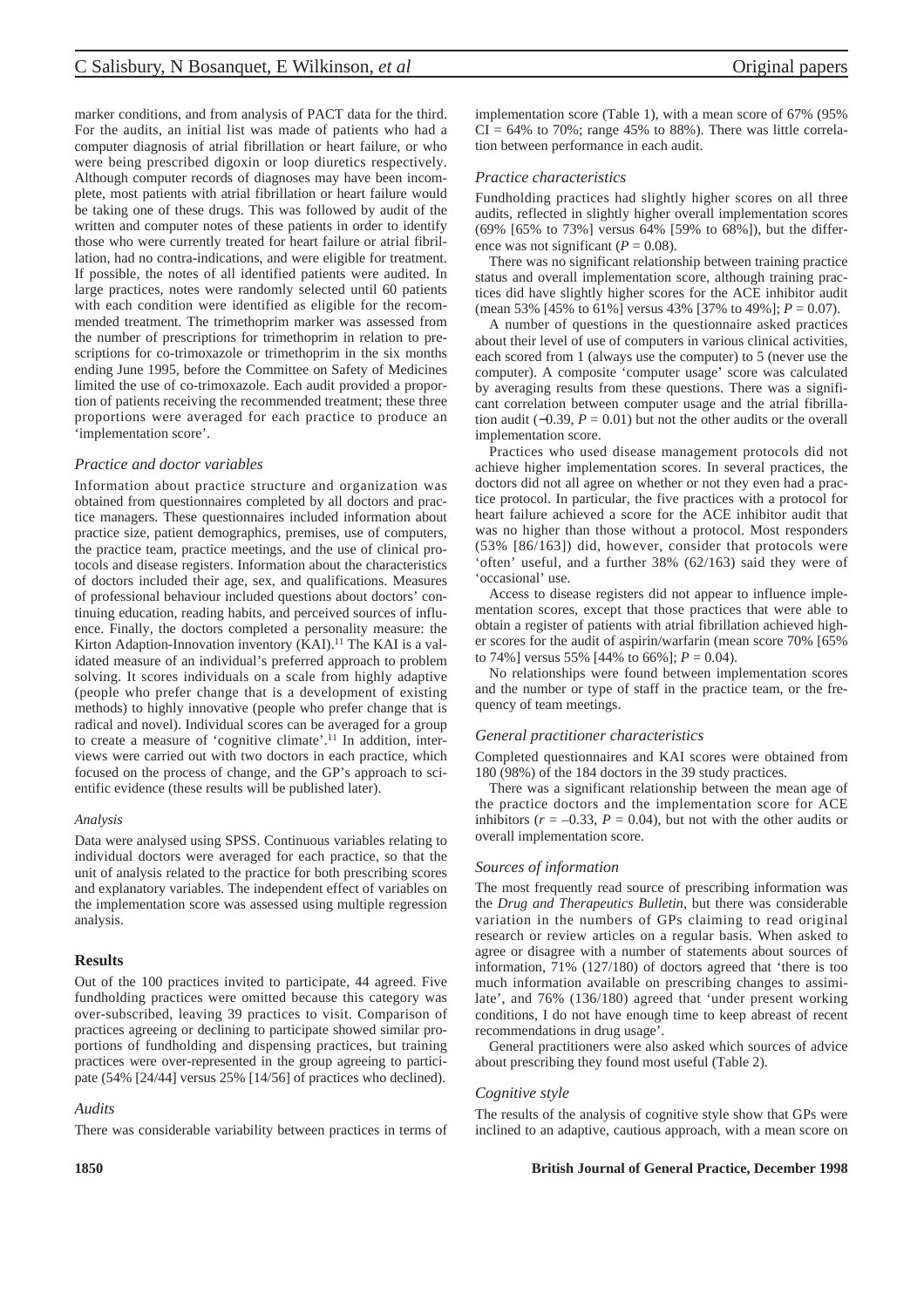#### **Table 1.** Audits: proportion of patients receiving recommended treatment for marker conditions.

|                                           | Proportion of patients receiving<br>recommended treatment (%) |           |            | Audits:<br>number of cases identified and<br>eligible for treatment in each practice |
|-------------------------------------------|---------------------------------------------------------------|-----------|------------|--------------------------------------------------------------------------------------|
| Implementation score                      | Mean                                                          | <b>SD</b> | Range      | Median (range)                                                                       |
| ACE inhibitor                             | 48                                                            | 16.3      | $20 - 94$  | 59 (10-71)                                                                           |
| Stroke prophylaxis in atrial fibrillation | 66                                                            | 15.6      | $10 - 96$  | $48(4 - 67)$                                                                         |
| Trimethoprim                              | 85                                                            | 16.9      | $28 - 100$ | 254 (52-601)                                                                         |
| Overall implementation                    | 67                                                            | 9.4       | $45 - 88$  |                                                                                      |

**Table 2.** Perceived usefulness of advice or information from the following sources in terms of developing prescribing habits (scored from  $1 =$  always useful, to  $5 =$  never any use).

| Source                             | Mean<br>score | 95%<br>CI interval |
|------------------------------------|---------------|--------------------|
| <b>British National Formulary</b>  | 1.60          | $1.48 - 1.72$      |
| Fellow GPs in your practice        | 1.71          | $1.61 - 1.81$      |
| Clinical reviews                   |               |                    |
| e.g. Drugs & Therapeutics Bulletin | 2.06          | $1.94 - 2.18$      |
| Postgraduate meetings              | 2.20          | $2.10 - 2.30$      |
| Local hospital consultants         | 2.23          | $2.11 - 2.35$      |
| Practice meetings                  | 2.41          | $2.27 - 2.55$      |
| Locally developed guidelines       | 2.55          | $2.39 - 2.71$      |
| Professional journals e.g. BMJ     | 2.64          | $2.50 - 2.78$      |
| Nationally developed quidelines    | 2.67          | $2.53 - 2.81$      |
| FHSA pharmaceutical advisors       | 2.80          | $2.64 - 2.96$      |
| GPs outside your practice          | 2.85          | $2.69 - 3.01$      |
| Trade press e.g. Pulse             | 2.95          | $2.81 - 3.09$      |
| Practice nurses                    | 2.98          | $2.84 - 3.12$      |
| Patients                           | 3.10          | $2.96 - 3.24$      |
| Drug representatives               | 3.28          | $3.14 - 3.42$      |
| FHSA medical advisors              | 3.31          | $3.15 - 3.47$      |

the KAI of 91.9 (95% CI = 89.5 to 94.3; SD = 16.1;  $n = 180$ ), compared with a mean score for the general population of 96  $(95\% \text{ CI} = 94.5 \text{ to } 97.5; SD = 17.5).$ <sup>11</sup> Scores below the mean are adaptive, those above are innovative. There was a significant correlation between implementation score and mean practice KAI score  $(r = 0.33; P = 0.04)$ .

A multivariate analysis was carried out to assess which factors were related to the implementation scores, independently of the other variables (Table 3). The presence of more innovative partners in practices and fundholding status appeared to be most important, although the final model only explained 16% of the variance.

#### **Discussion**

#### *Implications*

This research has shown a wide diversity between practices in the implementation of important evidence-based changes in prescribing practice. Only a small proportion of this variation could be explained by structural and organizational differences, which is in keeping with previous research.<sup>12,13</sup> The only structural variables that appeared to be relevant were practice fundholding status, training practice status, the use made of computers, and the mean age of the practice partners. Even these factors were not consistently influential for all marker conditions.

One reason for this lack of clear explanations may lie in the importance of the GP's personality. It appears that differences in cognitive style may be more important than variables derived from practice structure or doctors' sociodemographic characteristics. The GPs' mean KAI score of 92 was below the mean for the

#### **British Journal of General Practice, December 1998** 1851

**Table 3.** Multiple regression to show the relationship between independent variables and the implementation of marker prescribing changes.

| Factor                               | Beta coefficient<br>(standard error) | Significance   |
|--------------------------------------|--------------------------------------|----------------|
| GP KAI score<br>Fundholding practice | 0.45(0.19)<br>5.92(2.84)             | 0.024<br>0.045 |
| Adjusted $r^2$ = 0.16                |                                      |                |

Excluded variables: total list size, training practice status, mean age of partners, practice formulary, protocols for both hypertension and diabetes, protocol for heart failure, disease register for atrial fibrillation, 'use of computer' score.

general population. Professional groups with similar 'adaptive' scores include bank managers and maintenance engineers; by contrast, scores above the mean are typical of those in management, marketing, and academia.<sup>11</sup> This suggests that most GPs would be more inclined to implement small changes that they consider as evolving and improving on current treatment, and would be resistant to novel ideas. In the context of GPs trying to apply an avalanche of information to complex decisions under constant pressure of time, it is perhaps not surprising that doctors show pragmatic, adaptive characteristics.

We intended decisions about prescribing to be a model for the implementation of evidence-based medicine. A particular finding, in view of the importance attached to clinical guidelines, protocols, and disease registers, was how little an effect they had on the implementation of recommended prescribing regimes. This suggests that one should not overestimate the likely impact of sending GPs further guidelines and protocols. At present, GPs are being bombarded with advice, and their reaction is to ignore most of it. In addition, our qualitative analysis of interviews with doctors from the practices in this study shows that they doubt the credibility and relevance of the advice they receive — this is further explored elsewhere. This may mean that the up-take of highly significant and well-validated innovations is much slower than is desirable. For example, less than half of the patients with heart failure in this study were receiving the benefit of treatment with ACE inhibitors, which corresponds with other research.<sup>8</sup> The sheer volume of possible innovations and guides to good practice may be crowding out really important changes.

#### *Methodological issues*

This research raises several methodological issues. The response rate of 44% is unsurprising in view of the intensive practice investigation required, but may mean that the practices included were unrepresentative. This risk was lessened by the stratified sample technique, which tended to balance numbers of training, dispensing, and fundholding practices. Secondly, the audits were difficult to conduct and may have overlooked some patients. This is, in itself, a relevant finding, since the practices themselves